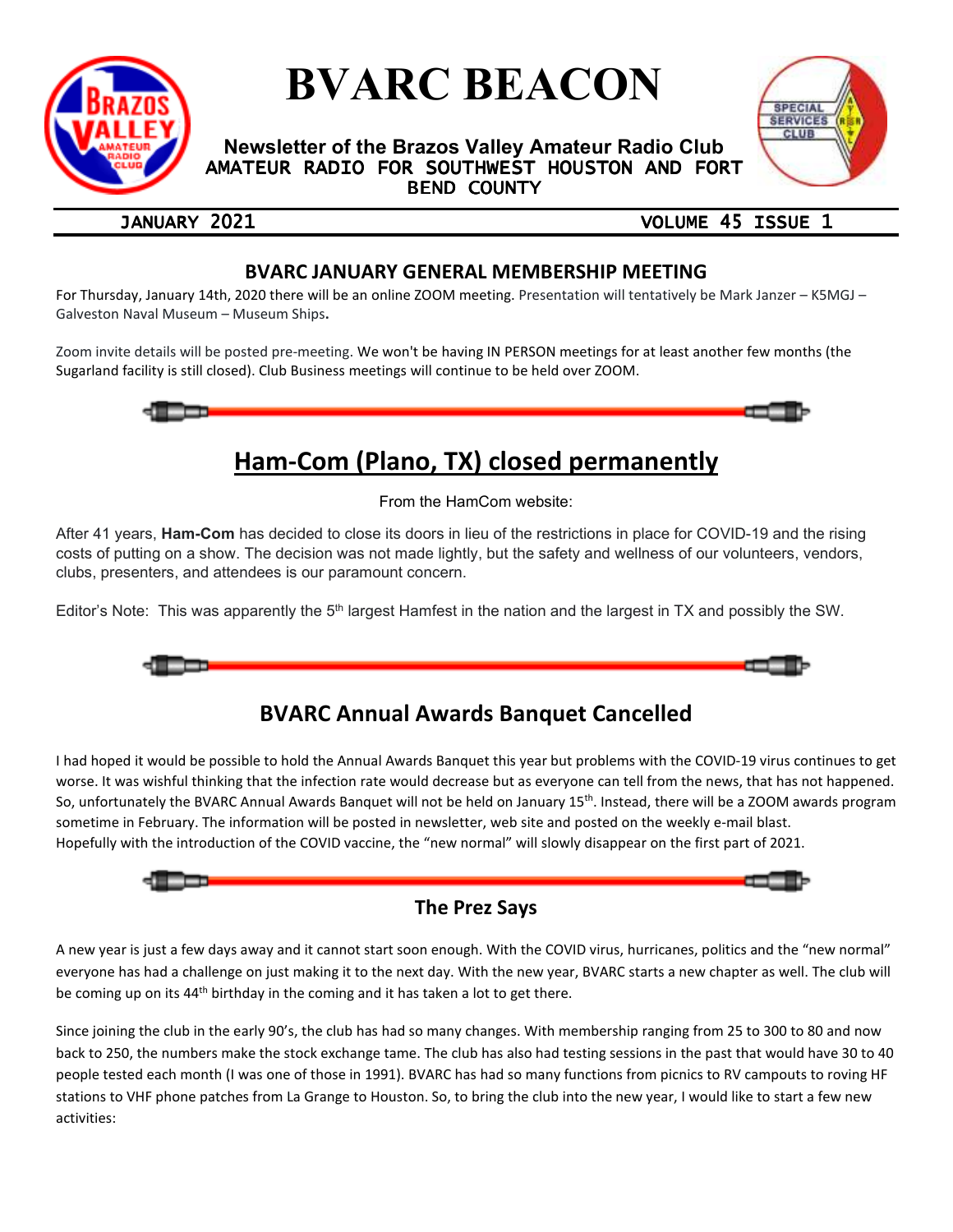- 1. A membership drive would help the club increase in numbers as well as keep our current members. We need new members with fresh new ideas and energy. As we had in the past (and once COVID rules are relaxes), a new member meeting night should be started. We can start with a ZOOM meeting in the near future and change a regular meeting when possible.
- 2. We now have a monthly training session available at Bayland Community Center. Contact Mark Janzer for more information. This is open to anyone whether a club member or not.
- 3. The BVARC picnic needs to be started again. What more can you say to that!
- 4. When COVID rules are relaxed, we should start having more intra-club meetings. We had, in the past, a meeting swap with TDXS and this needs to be restored along with meetings with other clubs. Also, more road trips are needed (when possible) for a general meeting. Maybe a trip to Mission control at NASA would be attractive.

If you have not heard, both the BVARC banquet and the Greater Houston HamFest have been cancelled. With the infection rate on the rise for COVID-19, the board cannot, in good conscious hold an event where someone might get affected. Keep your fingers crossed that we will be back to normal in 2022.

As I have mentioned, the club needs to look toward the future. The club still needs to bring in younger members to make the club survive. We do not want the club to end up like it was 20 years ago with only about 20 active members (the club had 85 members at that time but there were only 20 active ones). So, reach out in your neighborhoods, schools, churches and see who might be interested in becoming a ham. You might be surprised.

If you have ideas for programs for the general meetings, contact the BVARC BOD. I know everyone would be glad to have fresh ideas for the club's programs and activities.

73, N5VCX



## **December VE - FCC TESTING SESSIONS RESULTS**

Bayland Community Center is open, though they still have a restricted headcount, limiting the number of people in the test room. For Saturday, December 5th, we had 5 candidates and conducted 9 tests. New Licensees:

Rahman S. (**General**) Elliott W. (Technician) Freeman Z. (Technician) Drew V. (Technician) Faust J. (Technician) Congratulations to all! A GREAT, **GREAT** thank you to the VEs in attendance – K5GOL, W5JAZ, and K5LJ.

The next BVARC test session is Saturday January 9<sup>th</sup>, at 10:30am.

Examination sessions are held each month, usually on the same day as the Saturday BVARC Board meeting. These sessions are at the Bayland Park Community Center, 6400 Bissonnet St., Houston TX 77074 Details for candidates are found at www.bvarc.org/home/amateur-license/

Call/Text Mark Janzer, K5MGJ at (832) 875-0526 or eMail: (k5mgj@yahoo.com) to pre-register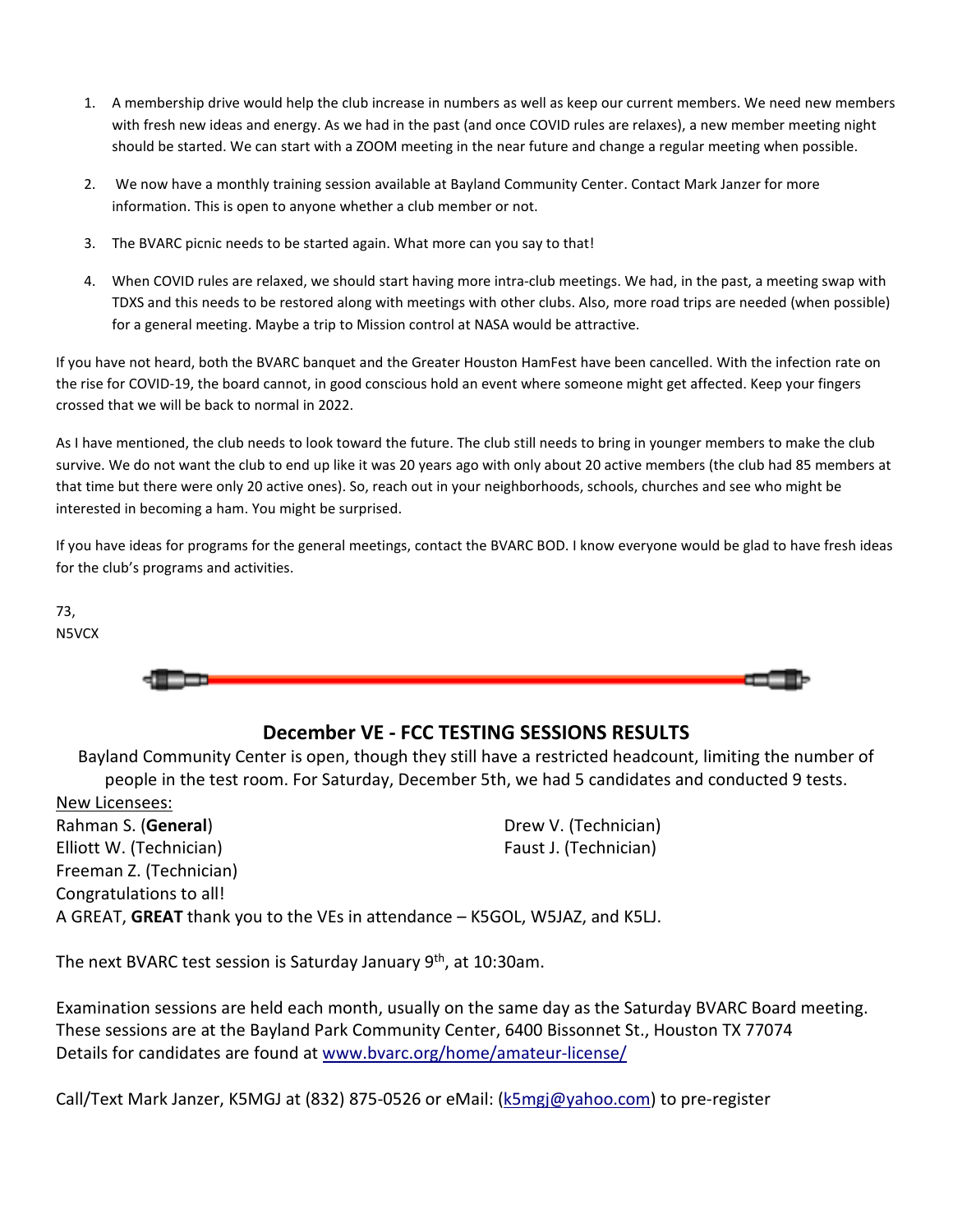## **The Radio Holel A Brief Look, Way Back, in Amateur Radio** by Rick Hiller - W5RH

If you are new to the hobby, this Radio Hotel is targeted to you. You might know, intimately, microprocessors, operating systems, networking, applications, html, and all of the other wonderful portions of the current computer technology. And now being a ham, you are having a great time interfacing and playing with computers and radio. But, please, take some time this year and read about the history of ham radio.

The computer world had, and has, technology leaders like Kilby, Hoff, Cerf, Kahn, Roberts, Berners-Lee, Tomlinson, Gates and many more, as the developers of the IC, microprocessors, multi-network packet switching technology, ARPANET, OS's, etc. Plus, we've seen the merger of these developments into the current worldwide network architectures and applications. Ham radio also has its' list of technology leaders: Maxim, Godley, Grammer, Goodman, DeMaw, McCoy, Meyerson, Schwartz, Burdick, Youngblood and many others.

I recently reread the May 2020 QST editorial by Steve Ford, WB8IMY, editor of QST magazine. In it he commented on the fragmentation of the current and future times of Ham Radio, especially in reference to the publications. In a survey taken amongst a wide swath of licensees they found that younger hams could not relate to the "tradition oriented tone of QST", nor could they understand the technical articles presented. They didn't like the ham history or the vintage radio topics presented. SK listings were not at the top of their list either.

I realize that everyone is not interested in history, but if you love the hobby of Amateur Radio it is best, IMHO, to know from whence we came. Know that at one point we were nothing and almost lost our privilege to exist and our frequencies taken away. One man was mainly responsible for saving ham radio: Hiram Percy Maxim. This cat was a genius of many hats-- autos, guns, movies etc. but his work in lobbying the Washington pointed heads at that time was a blessing for which we hams should all be thankful.

Ham Radio started in the "teens" of the 20<sup>th</sup> Century as a de facto service, by relaying messages around the country. 10 to 50 to 100 miles maximum -- relay point to relay point. That is the way this "traffic" traveled. That is all radio could do at the time with the frequencies in use and the equipment that was built from scratch. There was not a DX Engineering store or even a Radio Shack in every town. To generate the spark gap produced modulation, there was an ignition coil from a Ford Model A in the barn and "iron wire" for the antenna purchased at the local feed store. But as higher frequencies were experimented with and radio technology improved (all thanks to the Radio Amateurs with an initiative to make their stations better) distances got longer.

Knowing ham radio history will provide you with a firm foundation on which to build and enjoy your newly found hobby. Keep in mind that the physics of electronics and radio has not changed. It is only the practical applications, implementations and the materials that we use that have changed. Combining the classic physics with the ever changing contemporary, physical tools allows us to move forward in the continual development of the hobby and the electronic world that surrounds us.

I can suggest a few books that I have read for your delve back into distant ham radio history: 200 Meters and Down by Clinton Desoto, Hiram Percy Maxim by Alice Schumacher, Hello World by D. Gregory and P. Sahre and, finally, Syntony and Spark by Hugh Aitken. Also, The Radio Hotel columns in March, April and May 2016 of the BVARC newsletter document the origin and a few years of the initial history of antennas. More on this topic can be found on the BVARC.org/techpages under the title of A Brief Look, Way Back, in Amateur Radio.

Enjoy your hobby…..73, W5RH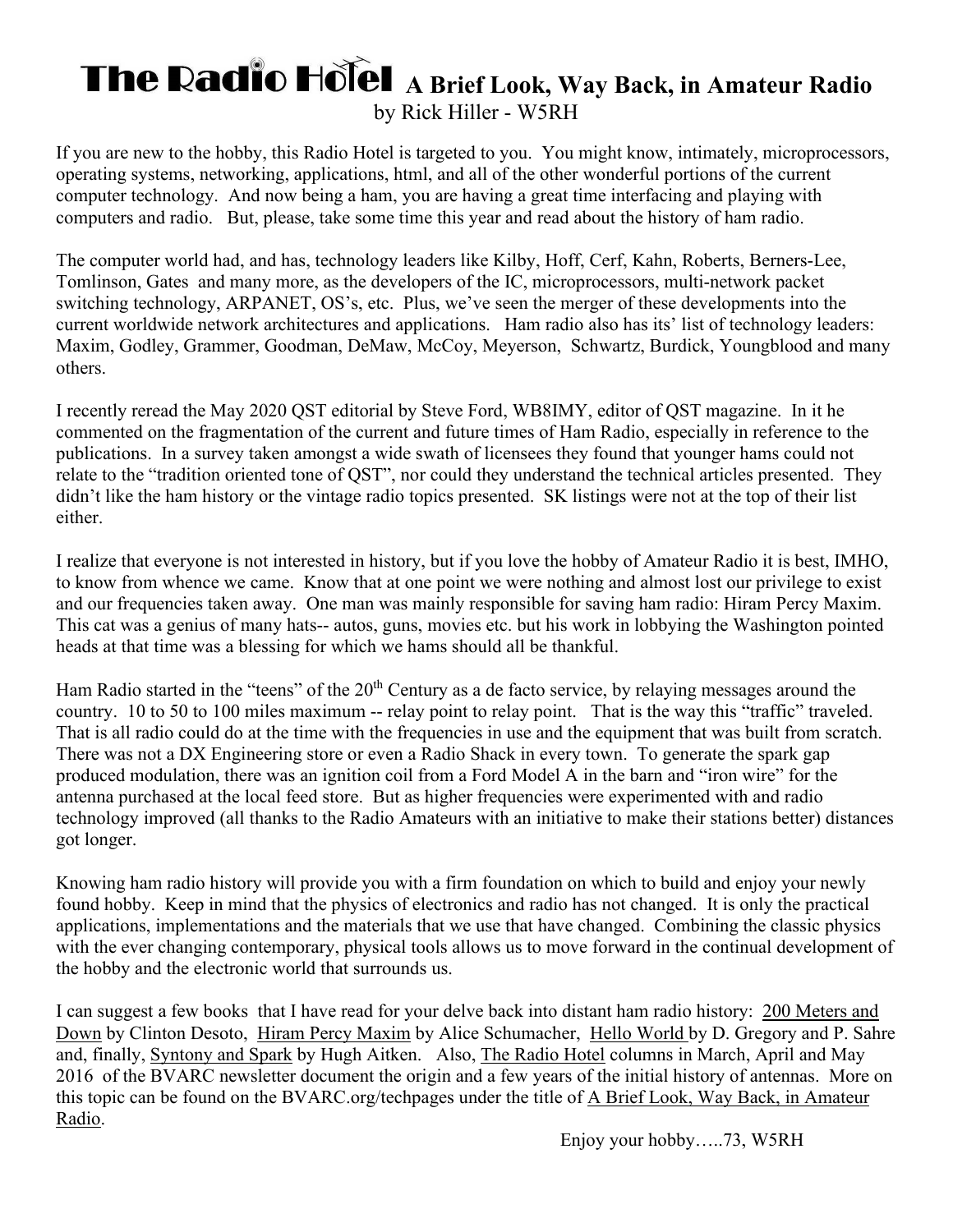## **Cutting Through the Static**



Of course, ham radio is a public service and electronics hobby, and it also provides an opportunity to be around like-minded people who enjoy fellowship and friendship.

That's really the theme of this, my first column of the year for the BVARC Beacon. I really do enjoy studying and dealing with the technology of amateur radio, but friendship is one of the reasons I love this hobby so much. My life has been immeasurably enriched by my associations with fellow hams.

Like a lot of men, I've spent most of my life focused on career. There's not been a lot of time for actual friendships. But now, even though I still work at a job, I have new priorities. I probably could have done it long ago, but I wasn't open to it until I reached the age at which my father died.

He passed over at age 65, and his father died at that age as well, so I had always wondered if I would be different.

When I got through my 65<sup>th</sup> year and I was still alive, well, I not only said a prayer of gratitude, but I also became aware of a shadowy figure that I know is always lurking just behind me. There's nothing like an awareness of your mortality to help you adjust your priorities.

It sounds kind of morbid, but I like to read obituaries. I think there's a lot to be learned there. Where were the deceased person's priorities, when he or she was among the breathing?

There's a famous story about Alfred Nobel, a man well known as the inventor of dynamite. Seems he sat down for breakfast over a newspaper one morning and read with great surprise that he had died.

The Stockholm newspaper had accidently published his obituary before Nobel had actually crossed the "great divide." And worse still, he felt the article made him seem like a force of evil, describing his great financial success through his most famous invention, which by then was facilitating a new kind of warfare that surpassed even the great misery of old style mayhem.

He vowed that day to make sure his second obituary, after he had really died, would tell the story of a man who used his great resources to celebrate and encourage positive contributions to the world. And with that, the Nobel Prizes were born, handed out every year on the world stage.

So, I ask, what will my obituary say about me? At age 72, I've become well aware of my inevitable encounter with the "lurker," the dark figure who's always nearby. As a common man, I don't think there'll be much of an obituary, but I hope I will be thought of as a kind and generous person. So that's my ongoing goal, year-to-blessed-year of life. And at the risk of sounding sappy, that's my very simple resolution for 2021 – a vow to keep trying to be a kind and helpful person during each new day. I know from experience, it's not always as easy or simple as it sounds

.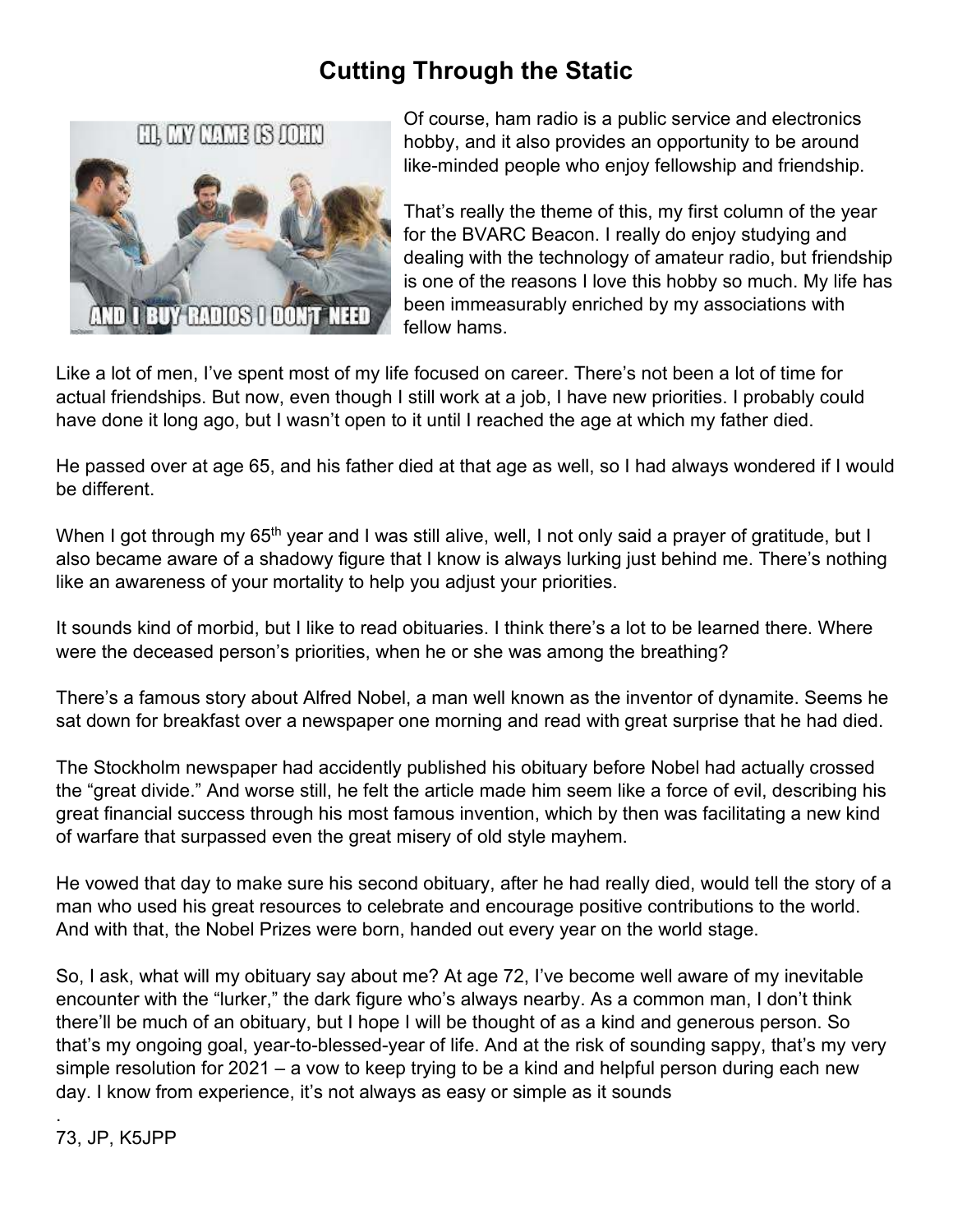## **The Feed Point**  BVARC Members - How We Got Here Mike Hardwick, N5VCX

 Amateur radio started out for me when I was around six years old. My father, who had an interest in electronics and ham radio, took me to a friend's house in Kingsville, Texas, so I could see something new. When I walked into a room in the house, there was a huge cabinet off to one side with lights and meters. I did not understand anything around me then (in some cases, I still don't, but that is another story) but the friend started talking into a microphone. After a few moments, the friend started to talk to someone who said he was in Dallas. Then my father's friend asked me if I wanted to say, "hi" to his friend in Dallas. Now up to this point in life, any communications over a distance was by telephone and to relatives. This was something new talking to someone that I didn't know through something I didn't understand. I finally got the nerve up to say hi, tell this person my age and where I went to school. This was really a strange feeling talking to someone, hundreds of miles away like they were next to me and with no time limit, like on the telephone. This started my brain cells moving into a new direction.

A few years later, I ended going down a similar road, like that of another member of BVARC (Hello Rick), with Dick Tracy Walkie-Talkies and a Knight Kit Ocean Hopper receiver. With the Ocean Hopper, I remember listening in the late 60's to an AM NET, that I believe was the 7290 kHz. I heard stations all over South Texas, and this really gave me the ham radio bug.

Finally, in 8<sup>th</sup> grade, I crossed over to the "dark side" (Hi Ron). My science teacher invited a ham to school to demonstrate and operate his radio. He set it up on the outdoor basketball court using two, 40-foot sprinkler pipes up through the hoops, supporting a dipole antenna. The antenna was attached to a Heathkit SB101 that he had built. The ham, Lynn Bailey, K5AVJ or "Awful Vicious Jackrabbit" was an EE student at Texas A&I University and had done this a few times for the science teacher before. The demonstration really kicked the brain cells into gear. It was not long before I Lynn helped me get my Novice license – WN5ZPV.

Lynn administered my novice test, and I was off running. It was not long before I ended up with a fairly nice novice station – Heathkit DX40 transmitter and HR10B receiver with 20-feet of tower, a Hornet TB-500 tri-bander, AR-20 rotor, boxes of electronic goodies and magazines galore. For a fourteen-year-old boy it was a gold mine that I was able to get for only \$50. Boy, have times changed!

For the next two years I made contacts on the east coast and in central America. I built my first power supply to operate the T/R switch as well as field strength meters and dipole antennas while working on my code and prep for my general. Since the DX40 was crystal controlled, I also learned how to modify crystals by changing their frequency with either pencil lead or Bon-Ami powder. However, as a Novice, staying in band was always a concern. I had a great way of checking frequency though; I simply called the FCC monitoring station that was only three miles from my house, and they checked my signal. I definitely had to stay on the up-and-up, but I really enjoyed it. I even ended with another Elmer who worked at the FCC station, so those two years were a great experience.

Unfortunately, the two years ended too soon, and the ham radio equipment was shut down. Due to family and life issues, I abandoned ham radio completely. It took twenty years to the day before I got back into the hobby.

I tried a few times to get back into ham radio, but it was 1991 before I finally was licensed again. After almost three hours of studying and taking my test with a large ham club in SW Houston called Brazos Valley ARC, I ended up as N5VCX. I joined the club in 1992 and have been active ever since.

I have been the club's special events coordinator, on the Board of Directors, Vice President, President, Ham Fest Coordinator, Field Day coordinator and the best PITA the club has ever had. I have also been involved in many special events serving as communications coordinator for the BP MS150, the Marathon Warm-up Series, various other bike rides and many other special events in the greater Houston area. I have also coordinated communications for events in Montana and California for the Junior Diabetes Research Foundation.

I am now working on my ?? year as president of the club and looking forward to starting monthly training classes as well as intraclub coordination and meetings. Hopefully, the future of amateur radio will not be damaged too badly by the COVID virus, and the hobby will continue to grow.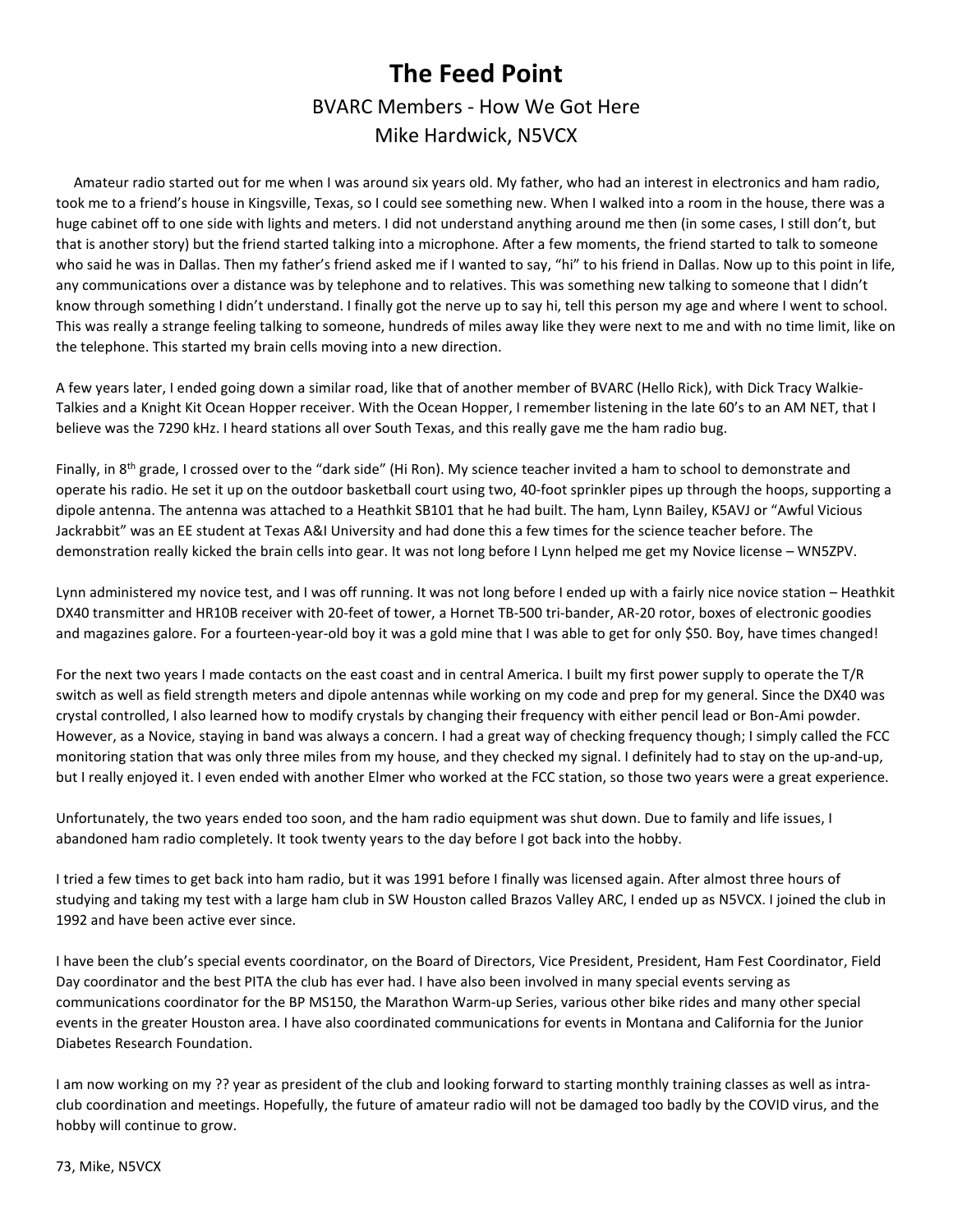## *MINUTES Board of Directors Meeting Brazos Valley Amateur Radio Club*

December 5, 2020 9:00 AM - Via Videoconference

### Members Present:

Mike Hardwick N5VCX (President) Mark Janzer K5MGJ (Vice President) David Ely N5EKW (Treasurer) Michael Monsour AC0TX (Quartermaster) Scott Medbury KD5FBA (2 yr at large director) Rick Hiller W5RH (2 year at large director)

JP Pritchard K5JPP (1 yr at large director) Jeff Greer W5JEF (Cor. Secretary) Mark McGrath Chris Luppens KG5BBF Sheree KF5LMJ

Recorded by Jeff Greer W5JEF Corresponding Secretary

- 1. Call to Order: The President called the meeting to order at 9:03 AM
- 2. Establishment of a Quorum: A business quorum was established, with 7 Board members present.
- 3. Approval of Agenda: The agenda was approved.
- 4. Club President's Opening Statement: The President thanked those in attendance for taking the time to join the meeting.
- 5. Emergency Business: None.
- 6. Approval of Treasurer's Report: Approved.
- 7. Corresponding Secretary: CS gave the CS report.
- 8. Old Business:
	- Warehouse move planned; we can be there until last week of Dec; if we're still there, we can renew for 2 more months.
	- Rick W5RH to speak at virtual hamfest in March.
	- Upcoming general membership meetings:
		- i. December: Mark Janzer is organizing a program on finding Amelia Earhart.
		- ii. January: Reserving space at Bayland for a banquet; trying to organize a meeting with Centerpoint, but that may happen in February.
		- iii. Feb: Allen/TDXS with Scott M
			- Museum Ships best to come on a weekday; working on getting Stewart's original call sign
- 9. New Business:
	- FCC comment period for fees has passed.
	- Hamfest cancellation information was posted.
	- No decision yet on Field Day 2021.
- 10. Cost Saving Measures:
- 11. Next BoD Meeting Date: January 9, 2021
- 12. Comments:
- 13. Adjournment: Meeting adjourned at 9:54 AM

### **To all BEACON article authors:**

In the past, there was a request to limit the length of the articles as submitted and if the article needed to be longer, that the full featured article can be put on the website and have an overview published in the BEACON. Be advised that we need to limit the length of the BEACON to 12 pages in order to not incur additional postage. Accordingly, currently the Editor reluctantly must periodically take such actions as reformatting some articles, changing font size, and even delay publishing an occasional article. The Editor tries to retain the "flavor" of the article as submitted, and thus deliberately does not change the author's font size, type style or appearance unless unavoidable.

Accordingly, henceforth, to accommodate longer articles, we need to implement the following policy:

- 1. Limit the article as printed in the BEACON to 1-1/2 pages, with shorter preferred.
- 2. If the author wants the article to be longer than 1-1/2 pages, then the BEACON article should include a placeholder for a link to the full featured article as uploaded to the Website.
- 3. Both articles should be submitted to the Editor and the Editor will work with Eddie Runner to get the full article on the website and put the link as then determined into the BEACON summary article.
- 4. On occasion, if space permits, the Editor, at his discretion, might publish the full article in the BEACON. In this event, if the author actually wants the article on the Tech Page of the Website, that can be done as a separate action.

We trust that you understand the necessity of this and will cooperate accordingly.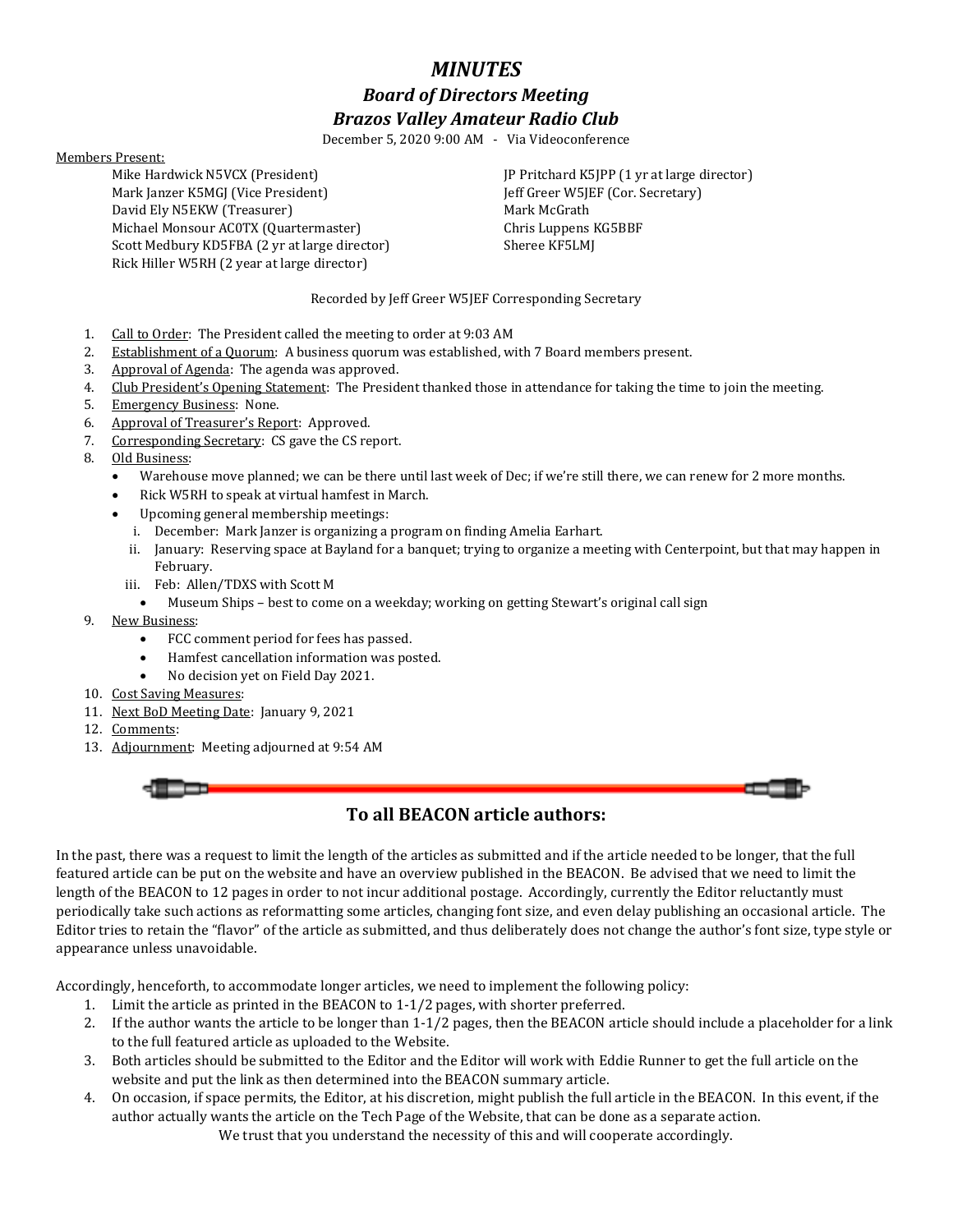## **Who is BVARC**

Brazos Valley Amateur Radio club just passed its 40<sup>th</sup> anniversary as an Affiliated Club with the American Radio Relay League. In 2017 we celebrated the club's  $40<sup>th</sup>$  birthday since it was started. The club has gone through many changes and problems over the last 43 years of existence (I know the numbers don't match to the newsletter but that is another problem for another day), but we are still surviving. Even with COVID-19, the club has continued to grow.

For a club that started with only 25 members, we have grown to just over 250 members. The club was over 300 in the early 90's but then dropped to 80 by 2000. It has taken twenty years to build it back to where we are today.

Being the largest amateur radio club in Houston does take work and it takes its members to do it. Just to give everyone an idea of how many people it takes to run the club, I put together a list of members that work to keep the club going. I know I will be missing members that help and I apologize. Hopefully, I manager to cover the bulk of everyone involved.

### **2021 Officers**

President – Mike Hardwick, N5VCX Vice President – Jimmy Vance, NA5D Treasurer – Dave Ely, N5EKW

Recording Secretary – Mark McGrath, N5VCM Corresponding Secretary – Jeff Greer, W5JEF

**2021 Directors** 

1 Year – Sheree Horton, KF5LMJ 2 Year – Scott Medbury, KD5FBA 2 Year – Rick Hiller, W5RH **Officers (Appointed)** 

Parliamentarian – John Chauvin, K5IZO Quartermaster – Michael Monsour, AC0TX

### **Club Support (Appointed, Volunteered, Drafted, Shanghaied)**

HF NET Coordinator – John Whiteman, K5LKJ

VHF NET Coordinator – Rick Hiller, W5RH VHF Traffic Net Coordinator – Dan Villalanti, KS5V

(I apologize for not listing the various NET Controls. They will be listed in an upcoming article in the newsletter!)

**Newsletter** 

Editor – John Chauvin, K5IZO Production – Daphne Rawlinson, K5VQY; J P Pritchard, K5JPP; Ester Pritchard Contributors – Rick Hiller, W5RH; Ron Litt, K5HM; JP Pritchard, K5JPP; John Whiteman, K5LKJ; Mark Janzer, K5MGJ; Dave Ely, N5EKW; Allen Mattis, N5AFV; And Many Others!

### **Web Master & Web Site Entry**

Web Master - Eddie Runner, NU5K Entry – Jeff Greer, W5JEF

### **Testing and Training**

VE and Club Trainer - Mark Janzer, K5MGJ; and too many VE's to list here. Stay tuned for a Testing and Training article

### **General Meeting Food Coordinator**

Daphne Rawlinson, K5VQY Kelli Medbury, KG5QJE

**Banquet** 

Coordinator - Mike Hardwick, N5VCX Programs – Rick Hiller, W5RH; Ron Litt, K5HM

**Field Day** 

Coordinator – Open for 2021 Antennas - Bill Cordell, W5VOM Food – Daphne Rawlinson, K5VQY

### **Greater Houston HamFest**

Coordinator – Mike Hardwick, N5VCX Assistant – Jimmy Vance, NA5D Commercial Sales – Eddie Runner, NU5K Programs – Ron Litt, K5HM Raffle – Suzanne Runner, KF5GWZ Ticket Booth – Daphne Rawlinson K5VQY Testing – Mark Janzer, K5MGJ Security - Rick Hiller, W5RH Signage – Rick Hiller, W5RH

As you can see, many members are doing double, triple or even quadruple duty. For a club with over 250 members, this is unfortunate. I would love for more people to volunteer their time so others can step back and enjoy the club and ham radio. If you haven't noticed this is plea for volunteers. More people are needed to help the club in its day-to-day functions. We are needing more people for the monthly newsletter production. The time required varies but is normally 6 to 7 hours a month. Give me a shout if you would like to help. Hopefully, this helps everyone see that it takes a lot of people to keep the club going. With the problems of COVID, it has hurt the club some, but I believe we can continue and once the barriers are released, the club will jump back to normal very quickly. If you can make the time, think about helping the club. Remember the club needs your support and is here for your benefit.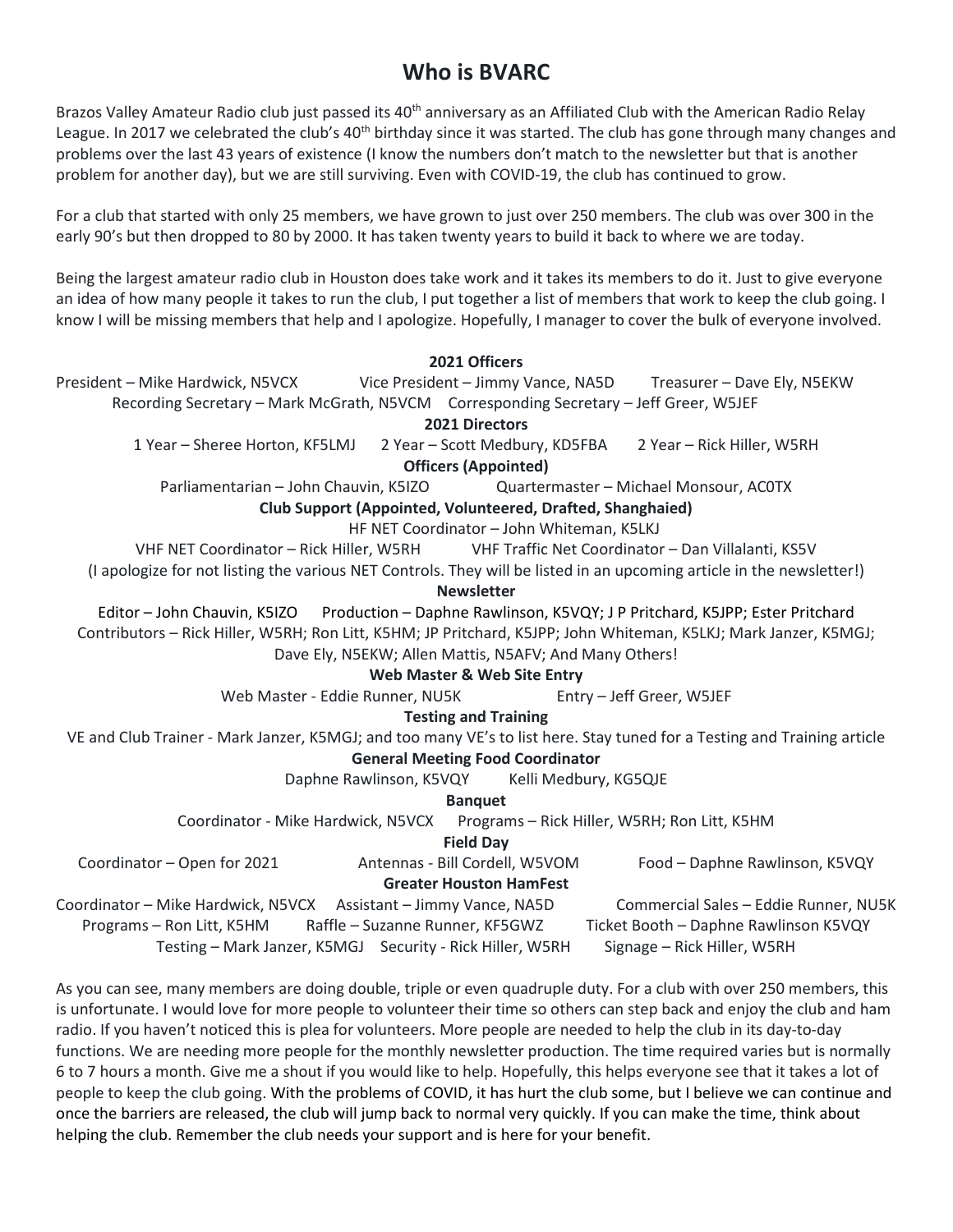**Where is the world is . . .** 

# **The French Southern and Antarctic Lands -Terres australes et antarctiques françaises**

**(FT)** 



In part 1, previous month we showed the readers only half of what the TAFF department of France has to administer. TAFF is not only responsible for the French Scattered Islands in the northern Indian oceans but another part of the world as well,

People who live in these lands are part of French Overseas Territory and are French Citizens. Last month, we covered the Scattered Islands, located in the Northern Indian Ocean where the climate is decidedly tropical. In the Southern and Antarctic lands, the climate is well, Antarctic.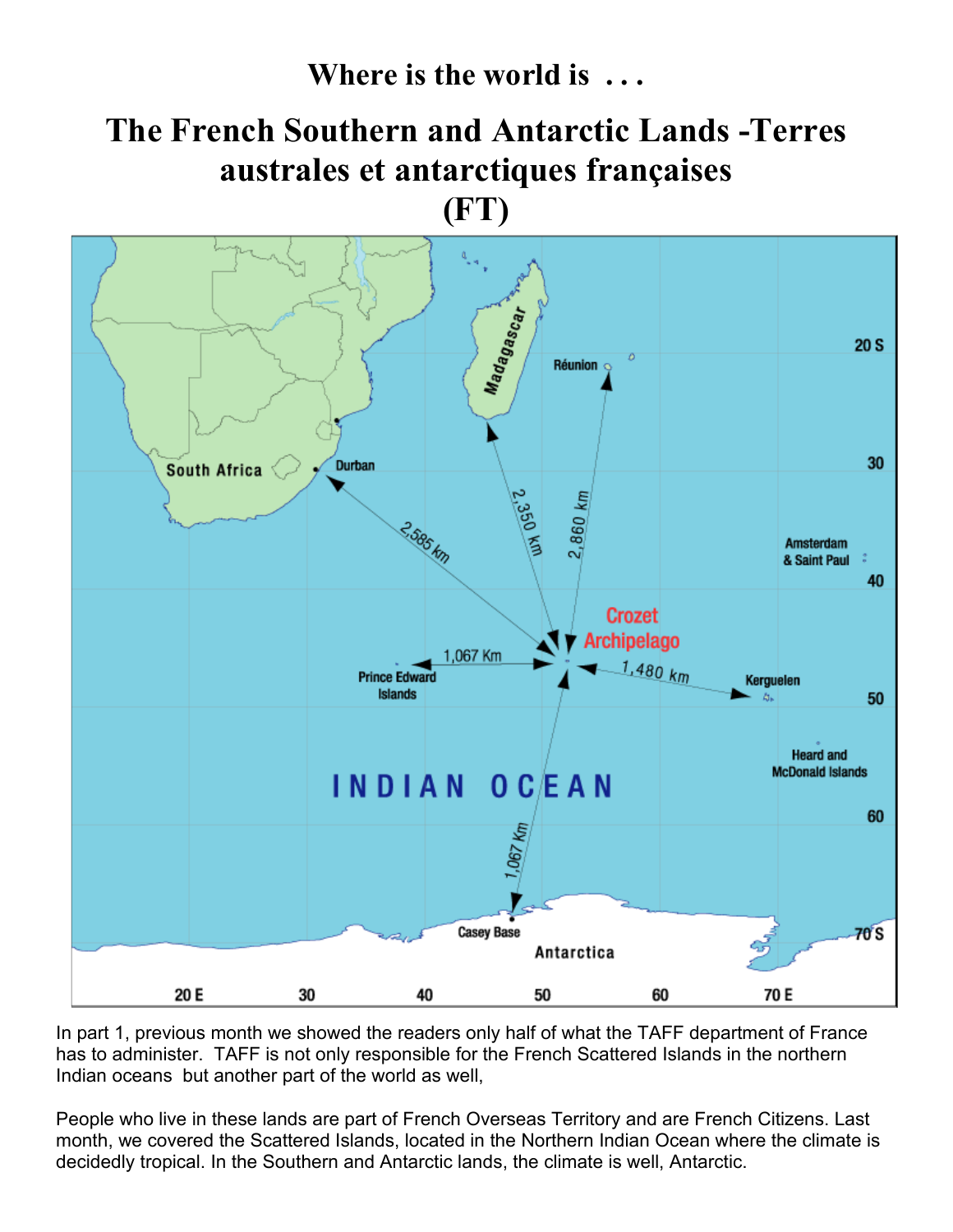

These lands include Adelie Land, Crozet Islands, Kerguelen Islands, Saint Paul and Amsterdam Islands. The population of these islands varies Approximately 150 (in the winter) to 310 (in the summer). Persons live in the French Southern and Antarctic Lands, they are military personnel, officials, scientific researchers and support staff. The territory has legally no permanent civilian population.

Adelie Land (IOTA AN-017) sits squarely on the Antarctic continent and named by the French explorer Jules Dumont d'Urville after his wife. It is claimed by France and stretches from a portion of the Southern Ocean coastline all the way inland to the South Pole. France has administered it since1955 and followed the Antarctic Treaty System rules since 1961. France has had a permanent station in Adélie Land since April 9, 1950. The current Dumont d'Urville Station has a winter population around 25, but this goes up to about 78 during the Antarctic summer.



*Figure 1 Discovery of Adelie Lad in 1870*



*Figure 2 Penguins and Elephant seals on* 

Crozet Islands (IOTA AF-008 FT#W) The *Crozet Islands* are a subantarctic archipelago of small islands in the Southern Indian Ocean. It is generally uninhabited. They were discovered in 1772 by French explores. The archipelago was named for the second in command Jules Crozet.

In the early 19th century, the islands were often visited by sealers, and the seals had been nearly exterminated by 1835. Vessels also visited the island for whaling was the main activity around the islands. Such exploitation was short-lived, and the islands were rarely visited for the

rest of the century. There were many shipwrecks on the Crozet Islands. For some time, the Royal Navy dispatched a ship every few years to look for stranded survivors. Crozet is listed as number 3 on the Clublog DXCC Most wanted list *Crozet.*

Kerguelen Islands (IOTA AF-048 FT#X) The *Kerguelen Islands* also known as the Desolation Islands (Îles de la Desolation in French), are a group of islands in the Antarctic. The Kerguelen **Islands** are located 2,051 miles away from any sort of civilization. There are no native inhabitants of the **island**, but as part of the French Southern and Antarctic Lands it is permanently occupied by 50 to 100 French scientists, engineers, and researchers at any given time of the year. The climate is subantarctic, which means cold. It was discovered in 1772 by a French expedition commanded by the guy at right, Yves-Joseph de Kerguelen-Trémarec. Soon after its discovery, the archipelago was regularly visited by whalers and sealers (mostly British, American, and Norwegian) who hunted the resident populations of whales and seals to the point of near extinction,



including fur seals in the 18th century and elephant seals in the 19th century. The sealing era lasted from 1781 to 1922 during which time 284 sealing visits are recorded, nine of which ended when the vessel was wrecked. Kerguelen ranks tenth on the DXCC Most wanted list

Amsterdam and St Paul Islands (IOTA AF-002, FT#Z) **Amsterdam Island i**n the southern Indian Ocean that together with neighboring Saint Paul 49 nautical miles away to the south. The islands of Île Amsterdam and Île Saint-Paul were first claimed by Martin Dupeyrat for France in 1843 and took formal control only in October 1892.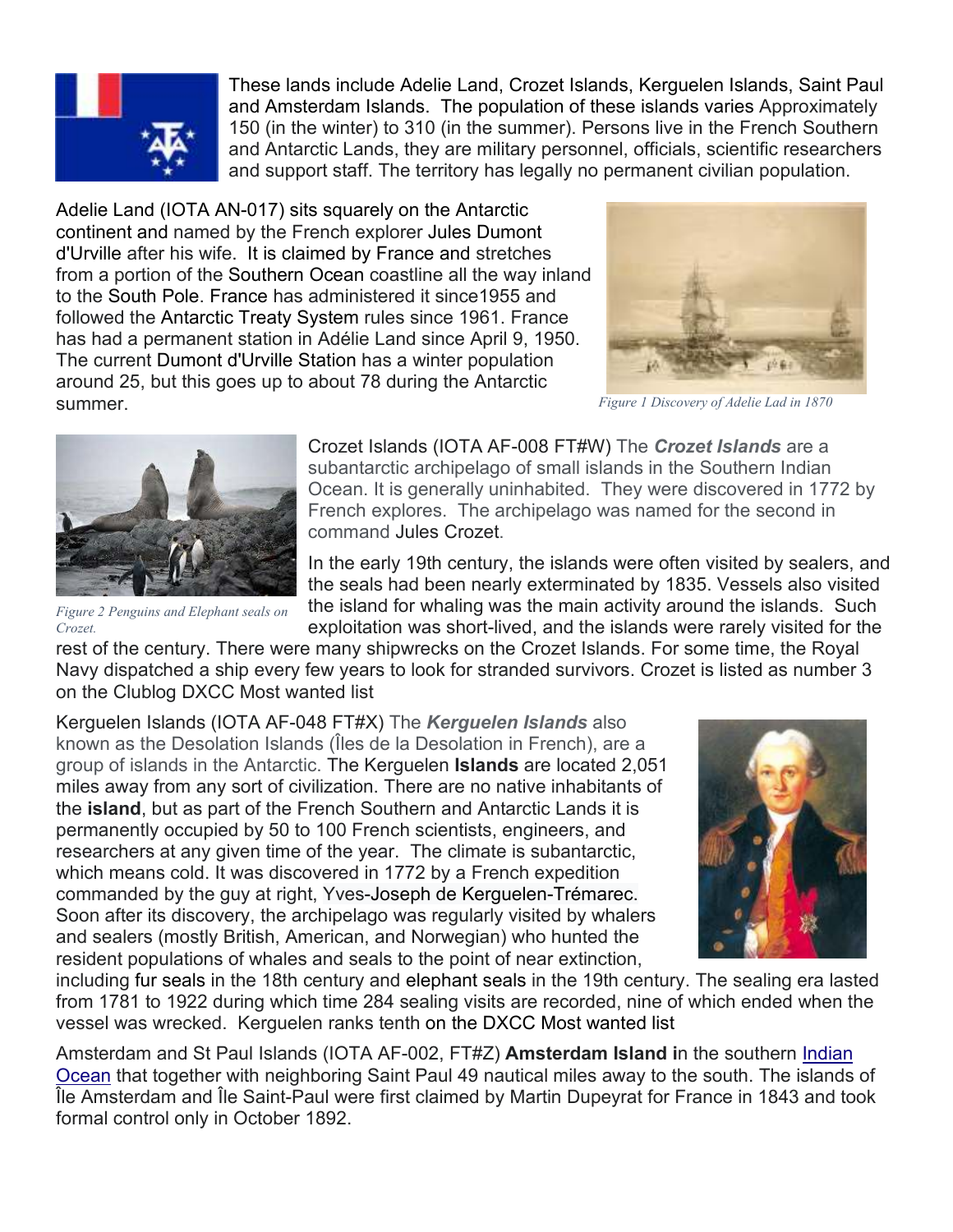In January 1871, an attempt to settle the island was made by a party led by a party French. After seven months, their attempts to raise cattle and grow crops were fruitless and abandoned the cattle on the island



From 1987–98, there were frequent amateur radio operations from Amsterdam Island. There was a resident radio amateur operator in the 1950s, using callsign FB8ZZ.

In January 2014 Club Log listed Amsterdam and St Paul Islands as the seventh most-wanted DXCC entity. On 25 January 2014 a DX-pedition landed on Amsterdam Island using MV *Braveheart* and began amateur radio operations from two separate locations using callsign FT5ZM. The DX-pedition remained active until 12 February and achieved over 170,000

two-way contacts with amateur radio stations worldwide.

I was fortunate to be among those who made several confirmed contacts with FT5ZM during that time in 2014. Today, Amsterdam and St Paul rank  $47<sup>th</sup>$  on the DXCC Most wanted list

### **Reporting from the Dark Side**

**Ron, K5HM** 



Below is the BVARC Rag Chew Net check-in information:

10/28/20, K5LKJ(NCS), K5JPP, AB5RJ (Cypress), WIBG (Katy), K2MPP, K5LJ, W5TKZ, K5TNL (Spring), W5ALW, KI5HCK (League City), K5APB (Linden, LA), KF5ONT, W5VOM, W5DRB (Brazoria), K5IZO, KL7AX (Katy), KG5NLQ (Clinton, LA), WW5PA, (18 Check-Ins) Solar Cycle 25: SFI = 87, SN = 22, A = 11, K = 3 / Band Rpt: Good

11/04/20, K5LKJ, (NCS), K2MPP, WB4KTF (Austin), W5TKZ, WW5PA, W5RH, W5VOM, W5ALW, KE4DRF, K5JPP, WA5ANF (T), WD5L (T), W5THC (14 Check-Ins) Solar Cycle 25: SFI = 89, SN = 15, A = 3, K = 1 / Band Rpt: Good

11/11/20, K5LKJ (NCS), W5TKZ, KI5HC (League City), K5PGF, W5TOM, K2MPP, W5VOM, KE4DRF, K5JPP, WW5PA, W5THC, K5LJ, W5ALW, KC5VEC, KG5WDF, W5RH, K5EQ, WA5ANF (T), W5DRB (Brazoria), KG5LJZ (T), K5HEC. (21 Check-Ins) Solar Cycle 25:  $SFI = 86$ ,  $SN = 27$ ,  $A = 4$ ,  $K = 1$  / Band Rpt: Good

11/18/20, K5LKJ (NCS), K2MPP, W5TOM, K5JPP, W5TKZ, K5LJ, AB5RJ (Cypress), W5VOM, K5IZO, W5RH, WA5ANF (T), W5ALW, K5PGF, WW5PA, WB4KTF (Austin), KG5WDF, NT5SM.  $(17$  Check-Ins) Solar Cycle 25: SFI = 78, SN = 11, A = 4, K = 1 / Band Rpt: Fair

12/02/20, K5LKJ (NCS), W5TKZ, W5TOM, K2MPP, K5LJ, W5RH, K5JPP, KI5HOC, WA5ANF (T), K5PGF, NT5SM, KG5WDF, WW5PA. (13 Check-Ins) Solar Cycle 25:SFI = 106, SN = 46, A = 2,K = 0/Band Rpt:Good

12/09/20, K5LKJ (NCS), K2MPP, WW5PA, W5VOM, W5ALW, KI5HOC, K5LJ, KG5WDF, W5JEF, KF5PHA, KF5EYX. (12 Check-Ins) Solar Cycle 25: SFI = 82, SN = 11, A = 4, K = 0 / Band Rpt: Good

12/16/20, K5LKJ (NCS), N5VCX, WW5PA, KF5ONT, W5TOM, W5TKZ, W5ALW, KI5HOC, KC5VEC, K5LJ, W5VOM, K5PGF, W5RH, W5JEF, WD5L (T). (15 Check-Ins) / Band Rpt: Good. Solar Cycle 25: SFI = 83, SN = 25, A = 3, K = 0

 $(M)$  = mobile  $(P)$  = Portable  $(R)$  = Relay  $(RCS)$  = remote controlled station  $(T)$  = telephone check-in

Net conditions have been fair to good this month. Fire up the rig and hear what others are doing and share your own experiences. Come join in the conversation each Wednesday evening. Regards. John K5LKJ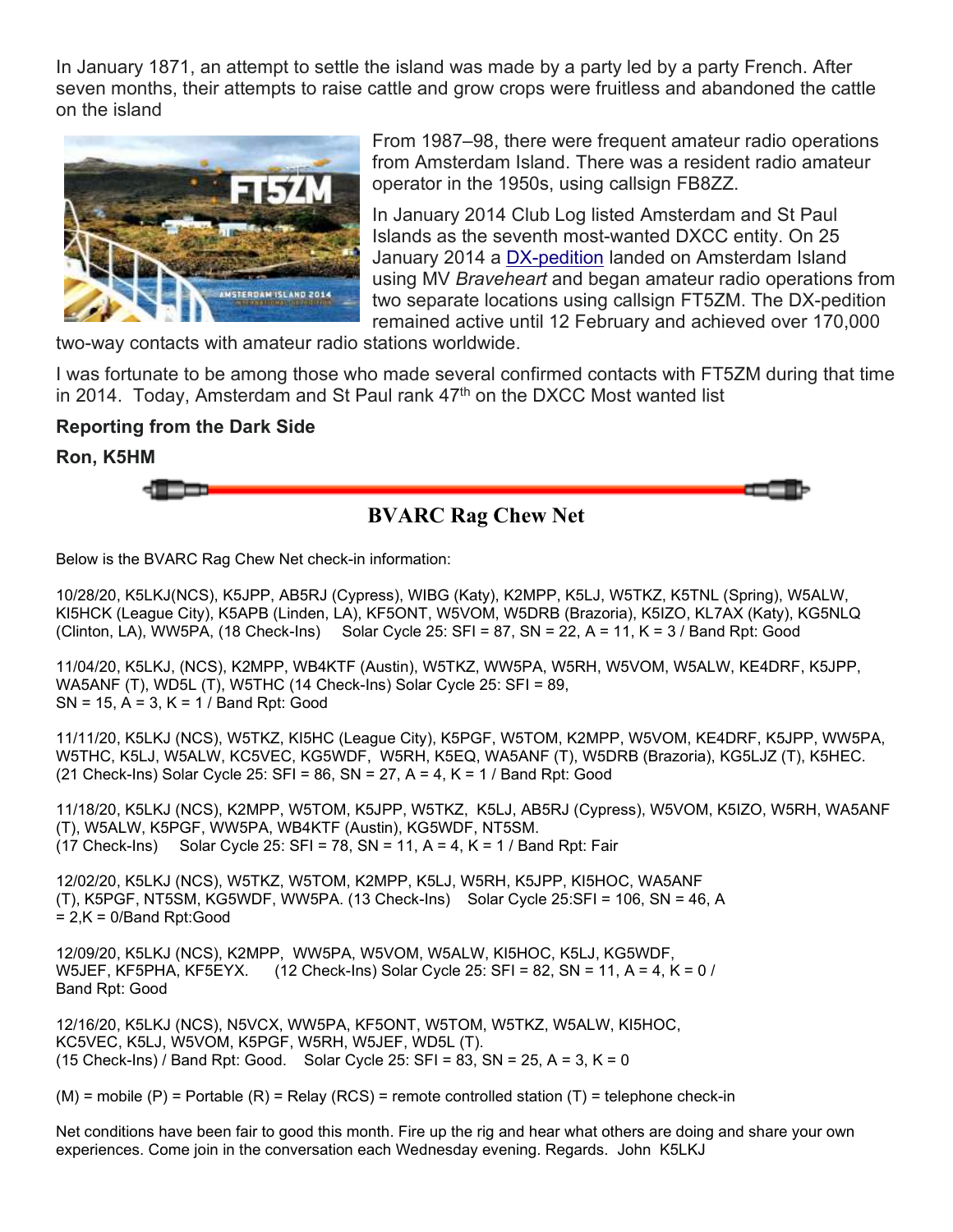### **2021 Officers:**

President (2020-2021) Michael Hardwick, N5VCX n5vcx@att.net

Vice President (2021-2022) Jimmy Vance, NA5D

Recording Secretary (2020-2021) Mark McGrath -- N5VCM mark@mcgrath-co.com

Corresponding Secretary (2019-2020) Jeff Greer, W5JEF greerjw@hotmail.com

Treasurer (2021-2022) David Ely, N5EKW Davidely@prodigy.net

2 Year At-Large Board Member A: (2020-2021) Rick Hiller, W5RH Rickhiller73@gmail.com

2 Year At-Large Board Member B: (2021-2022) Scott Medbury KD5FBA smedbury@windstream.net

1 Year At Large (2020) Sheree Horton, KF5LMJ sher5456@gmail.com

Regularly Scheduled Club Happenings:

### General Meeting

Second Thursday each month, 7:30 PM Imperial Park Sugarland Recreation Center at 234 Matlage Way, Sugar Land TX, 77478 Due to COVID-19, as this goes to press, the meeting will be held online. Check www.BVARC.org for more current info.

### Board of Directors Meeting

The Saturday before the 2<sup>nd</sup> Thursday, 9:00 AM (For Sept., check website) Bayland Park Community Center Bayland Park, 6400 Bissonnet, Houston. Due to COVID-19, as this goes to press, the meeting will be held online. Check www.BVARC.org for more current info.

### Volunteer Examiner Program

The monthly ham testing session takes place on the same day and location as the BOD Meeting, but at 10:30 AM. However, please check the BVARC website for any last minute changes or updates. The meeting location is open, however please check the www.BVARC.org for updates.

Rag Chew Net 3910 KHz +/-3KHz Wednesdays at 7:00 p.m.

Public Service Net Monday night on 146.94 (167.9) at 8:00 PM SPECIAL NETS during these COVID-19 times:

A breakfast net is held on Saturday mornings and a "Stir Crazy" net is held each weekday at noon. Check www.BVARC.org for current info.

### *Advertising in the BVARC Newsletter*

*Rates are as follows; \$25 per monthly for ½ page, \$125 for six months and \$250 for one year. The rates for a full page are as follows; \$50 per month, \$250 for six months and \$500 for the year.* 



### **BVARC EATING SCHEDULE**

**Most of these events have resumed while complying to the Social Distancing and Mask requirements. Check with the respective entity to see the actual status.** 

### SATURDAY MORNING BREAKFAST

 IHOP, 7:00a.m., SW Freeway inbound service road, near Kirkwood. Masks and social distancing are required.

### OTHER HAM GROUPS:

WEDNESDAYS – WEDNESDAY LUNCH BUNCH Due to COVID-19, this is currently not taking place. When it does, information will be posted in the BEACON, and sent to the BVARC Reflector.

### WEDNESDAYS – AMSAT & QRP GROUP

 PAPPAS BARBECUE. 11:30a.m., SW corner Westheimer & Gessner. Not meeting now, but some show up.



## **Hamfests**

(typically within 200 miles of Houston)

Hamfest info for the next few months. More information at: http://www.arrl.org/hamfests.html#listing

**01/08/2021 - 01/09/2021 Radio Fiesta 2021 Location:** Schertz, TX **CANCELLED** 

### **03/06/2021**

**Greater Houston Hamfest Location: Rosenberg, TX CANCELLED**

**June 2021 Ham-Com, Plano, TX CANCELLED permanently**